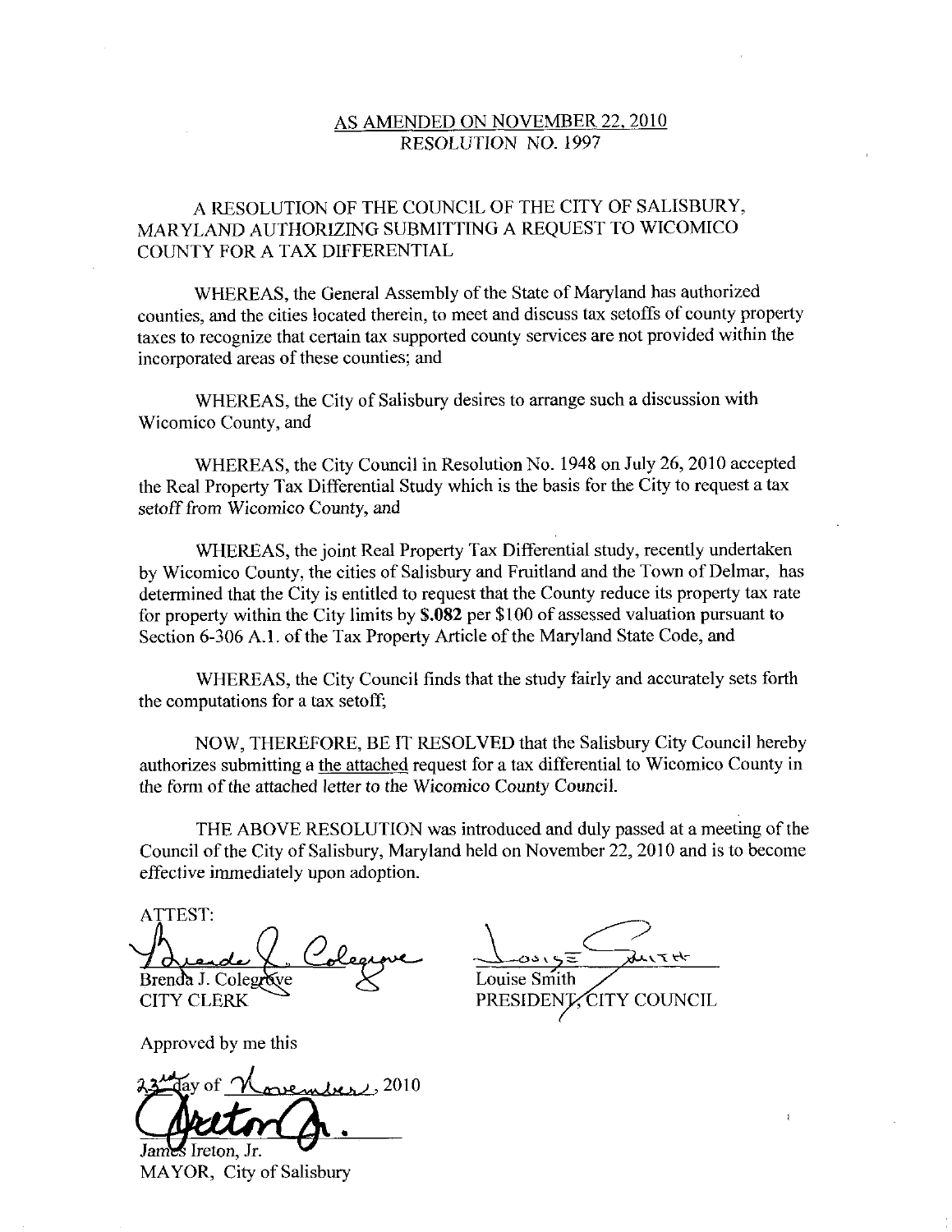November 24 2010

Honorable Richard M. Pollitt, Jr., Wicomico County Executive and Honorable Members of The Wicomico County Council<br>P.O. Box 870 P.O. Box 870<br>Salisbury, MD 21803-0870

Dear County Executive Pollitt and Members of the County Council:

Under the authority of Section 6-306 of the Tax  $-$  Property Article of the Maryland State Code, please be advised that the City of Salisbury proposes that it be granted a property tax setoff by Wicomico County for the fiscal year beginning July 1, 2011. The desired level of such Under the authority of Section 6-306 of the Tax – Property Article of the Maryland Sta<br>Code, please be advised that the City of Salisbury proposes that it be granted a property tax<br>setoff by Wicomico County for the fiscal following parallel services: fire, police, animal control, and recreation and culture.

In support of this request, the City submits the following:

1) A description of the scope and nature of the services or programs provided by the City in lieu of similar services or programs provided by the County

- A) Fire The Salisbury Fire Department provides residents in the City of Salisbury with 24 hour protection and emergency services. The Salisbury Fire Department has 66 career and 120 volunteer firefighters. The City of Salisbury Fire Department also provides fire protection outside the City to the Fire District (48 miles). A portion of the cost of providing fire protection outside the City is offset by contributions from Wicomico County under an existing agreement
- B) Police The Salisbury Police Department is a full-service, accredited law<br>enforcement agency, which provides an urban lavel of police protection to Police – The Salisbury Police Department is a full-service, accredited law<br>enforcement agency, which provides an urban-level of police protection to the area located within the Salisbury city limits. In addition, to the basic patrol function, the Salisbury Police Department also provides a number of special services, including bike patrols, foot patrols, tactical unit, negotiators, and<br>victim-witness assistance. With the exception of back-up assistance, the<br>Selisbury Police Department bandles all sells for police service with Salisbury Police Department handles all calls for police service within the City limits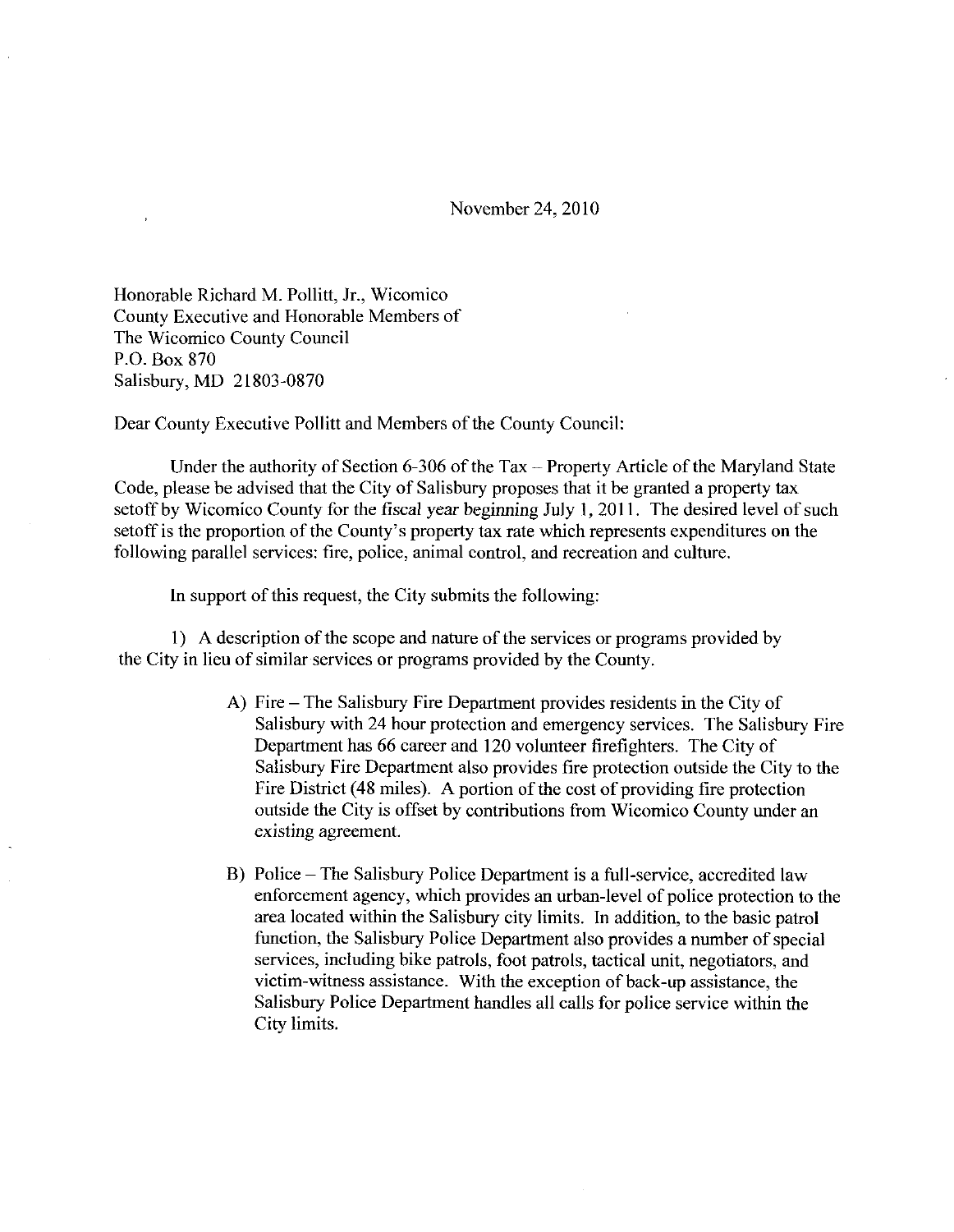The Wicomico County Sheriff's Department provides law enforcement services to the unincorporated portions of the County. Since these services are not provided to the area located within the City limits, City taxpayers do not receive a benefit from these expenditures, but do pay a portion of the costs The Wicomico County Sheriff's Department provides law enforcement<br>services to the unincorporated portions of the County. Since these service<br>are not provided to the area located within the City limits, City taxpayers c<br>not Department provides constitutionally mandated services such as court security, and legal document service, which benefit all County residents. A study prepared by the Institute for Government Services and previously forwarded to the County determined that 25% of the cost of the Sheriff's Department was attributable to these duties. A subsequent work session between the City and County should develop an allocation percentage; until then we have assumed the  $25%$  allocation used in prior years.

- C) Animal Control The Salisbury Police Department provides animal control services to the area located within the Salisbury city limits. The Wicomico County Humane Society provides animal control services to the unincorporated areas of the County, under an agreement with the County. Since these services are not provided within the City limits, City taxpayers pay <sup>a</sup> portion of these costs but receive no benefit
- D) Recreation and Culture The Salisbury Department of Public Works maintains a system of City owned parks, some of which are used by the Wicomico County Department of Parks and Recreation to provide recreational programming. The Wicomico County Department of Parks and Recreation provides parks maintenance services to county owned parks throughout the unincorporated areas of the county. Recreation and Culture is another area of duplication of services.

2 Financial records and other documentation regarding municipal revenues and expenditures

> The City and County participated in a Tax Differential Study prepared by Municipal and Financial Services Group completed in Apri12010 which determined the amount of the proposed setoff The City and County participated in a Tax Differential Study prepared by<br>Municipal and Financial Services Group completed in April 2010 which<br>determined the amount of the proposed setoff.<br>The amount of the setoff proposed

> The City and County participated in a Tax Differe<br>Municipal and Financial Services Group complete<br>determined the amount of the proposed setoff.<br>The amount of the setoff proposed is equal to \$.03<br>payment to the City from th

We request that the County provide a copy of the FY2010 Wicomico County Maryland Financial Statements, when they are available.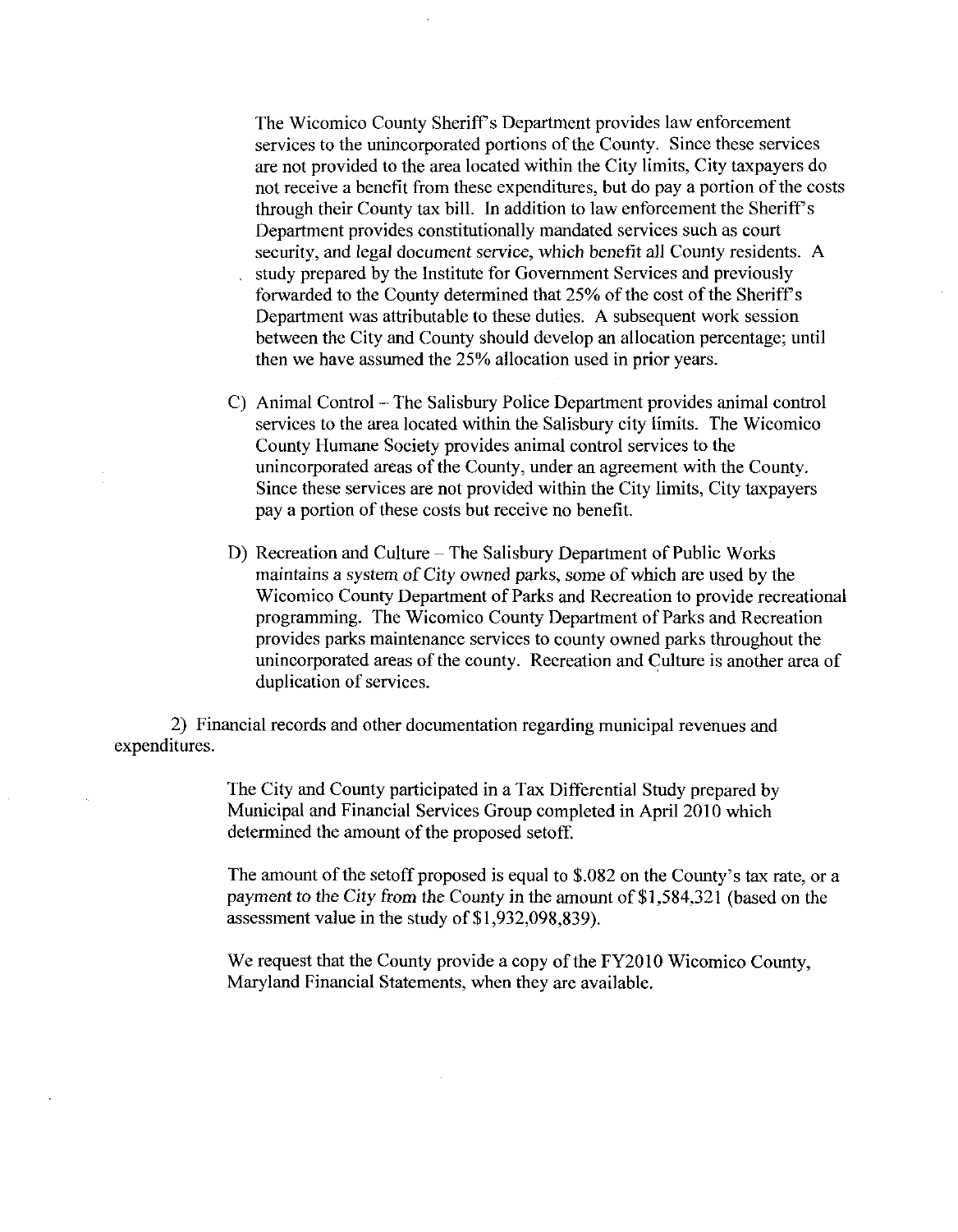<sup>T</sup> look forward to your response and the opportunity to discuss this matterwith you

Very truly yours

James Ireton, Jr. Mayor, City of Salisbury

 $\sim$ 

cc: City Council Members John R. Pick Lore' Chambers Pamela B. Oland Paul Wilber

 $\overline{\phantom{a}}$ 

 $\sim$ 

 $\sim$ 

 $\hat{\mathcal{A}}$